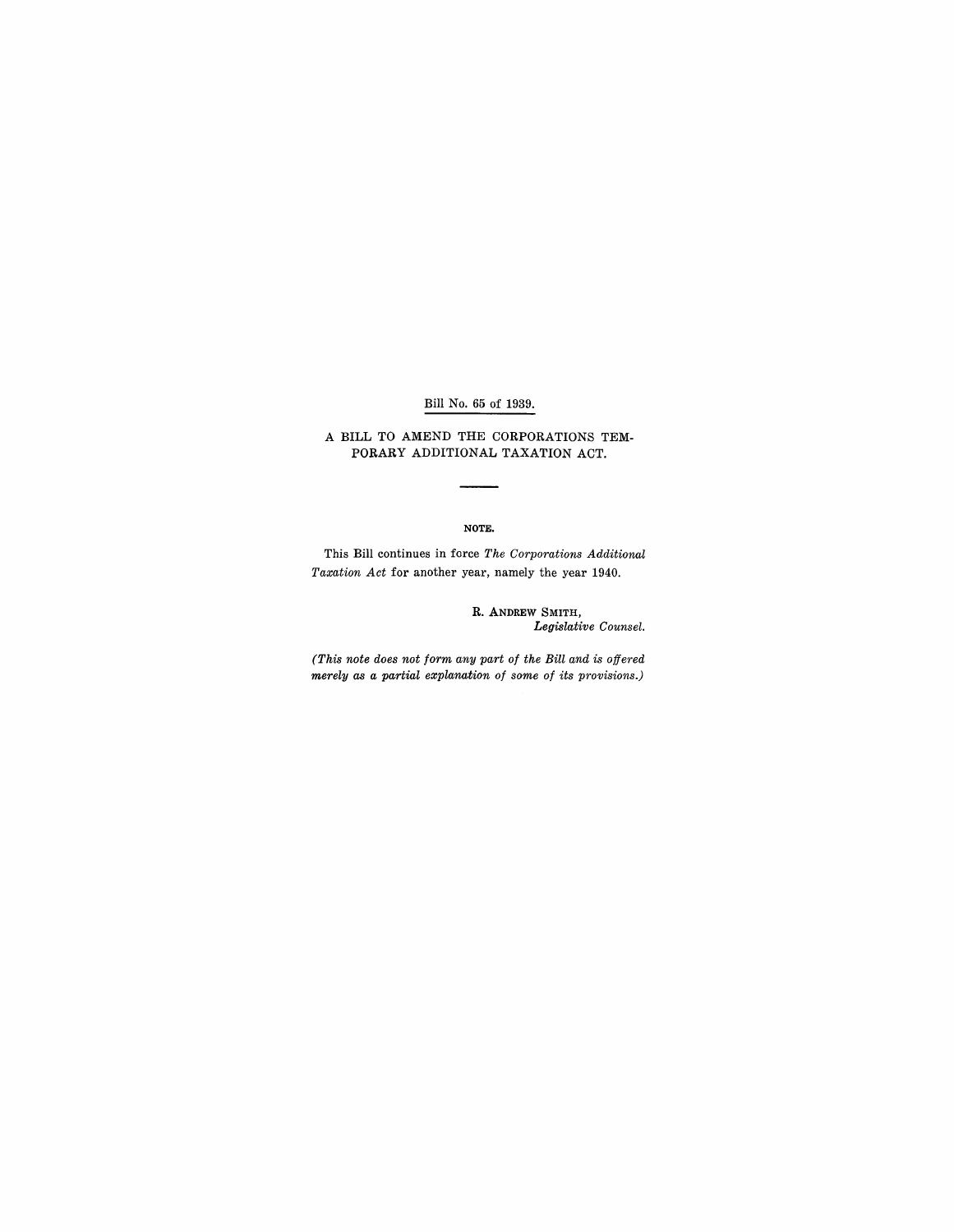# **BILL**

## No. 65 of 1939.

# An Act to Amend The Corporations Temporary Additional Taxation Act.

#### *(Assented to* ,1999.)

**HIS** MAJESTY, by and with the advice and consent of the Legislative Assembly of the Province of Alberta, enacts as follows:

**1.** This Act may be cited as *"The Corporations Tempor-ary Additional Taxation Act Amendment Act, 1939."* 

**2.** The Corporations Temporary Additional Taxation Act, being chapter 62 of the Statutes of Alberta, 1932, is hereby amended as to section 2 thereof by striking out the words and figures "In each of the years 1932, 1933,

**3.** The said Act is further amended as to section 4 by striking out the figures "1940", where the same occur there-<br>in, and by substituting therefor the figures "1941".

**4.** This Act shall come into force on the day upon which it is assented to.